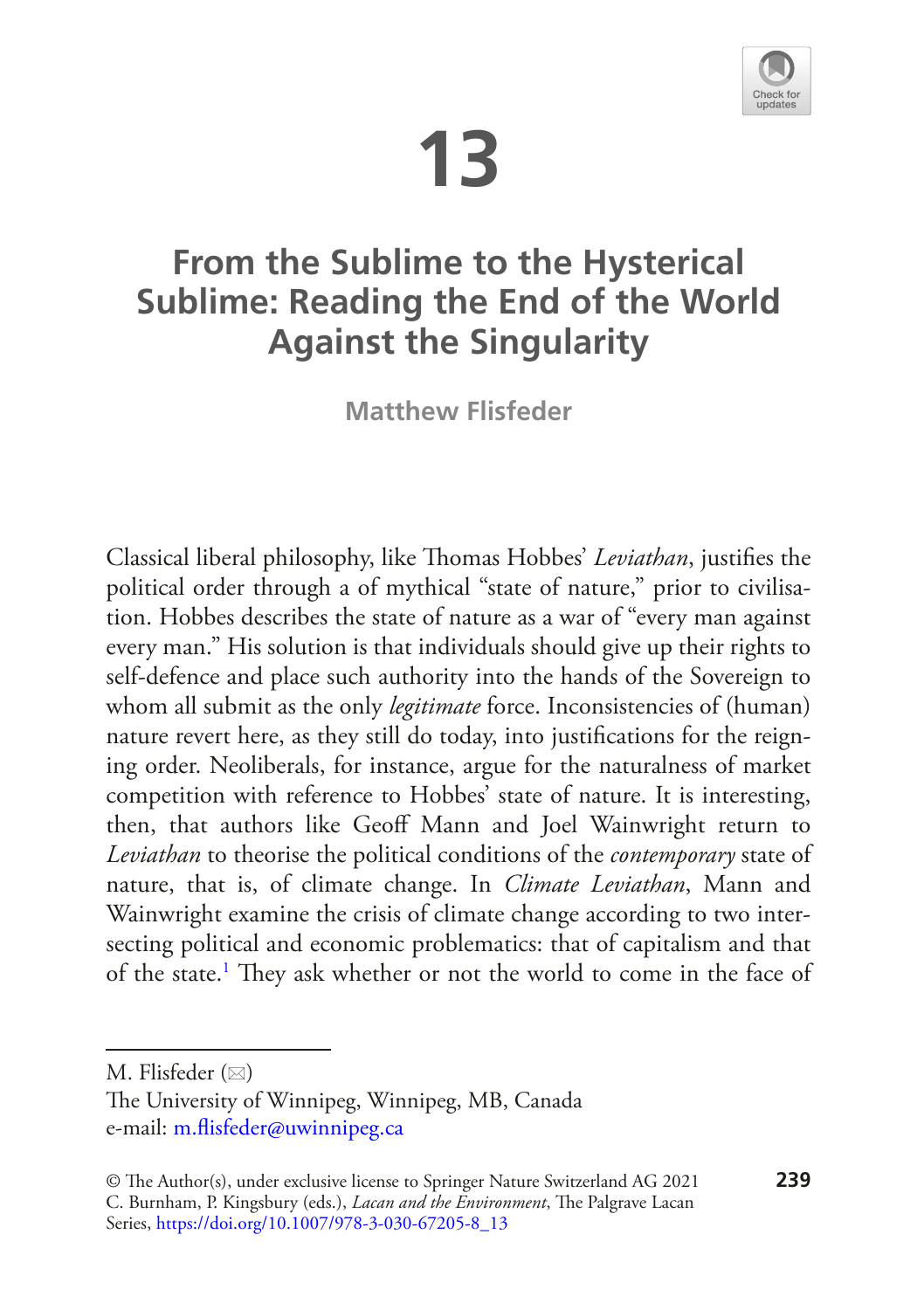climate change will continue to be capitalist; and, whether or not the world will be governed by some kind of planetary Leviathan-like sovereign to mitigate the effects of the crisis. The intersection between these problematics results in four possibilities that inform their matrix of analysis: they call the capitalist sovereign the Climate Leviathan; the capitalist non-sovereign they call the Climate Behemoth; the non-capitalist sovereign they call Climate Mao; and, the non-capitalist and non-sovereign they call Climate X. Climate Leviathan is somewhat akin to Hobbes' Leviathan, where capitalism and the capitalist class state persists into the future. Climate Behemoth, in contrast, appears to be something like a reactionary formation within capitalism. Climate Mao correlates with the Chinese model of state-authoritarianism; whereas, Climate X proposes the as yet unknown anti-state and anti-capitalist alternative.

The models that Mann and Wainwright devise are similar to those proposed by Peter Frase in his book, *Four Futures*, where he suggests that the twin problems of the twenty-frst century will be climate change and automation[.2](#page-11-1) Climate change and automation will force us to contend with questions about scarcity and inequality. Frase develops a political schema ("four futures") for what may result. A world of equality and abundance he calls Communism; the world of hierarchy and abundance, he calls Rentism; the world of equality and scarcity, he calls Socialism; and, the world of hierarchy and scarcity, he calls Exterminism. The four futures overlap with the climate Leviathan, although with some diferences. Notably, Frase considers the climate crisis measured against the dilemma of automation. Doing so, I agree, allows us to more properly measure the human ethical dimension, caught between nature and culture, or technology. Two "ends" of sorts structure this dimension: the end of nature and the end of humanity—the "end of the world" or the socalled singularity. On this point, I believe psychoanalysis provides an ethical program for conceiving this dilemma, which I approach through the aesthetic category of the sublime.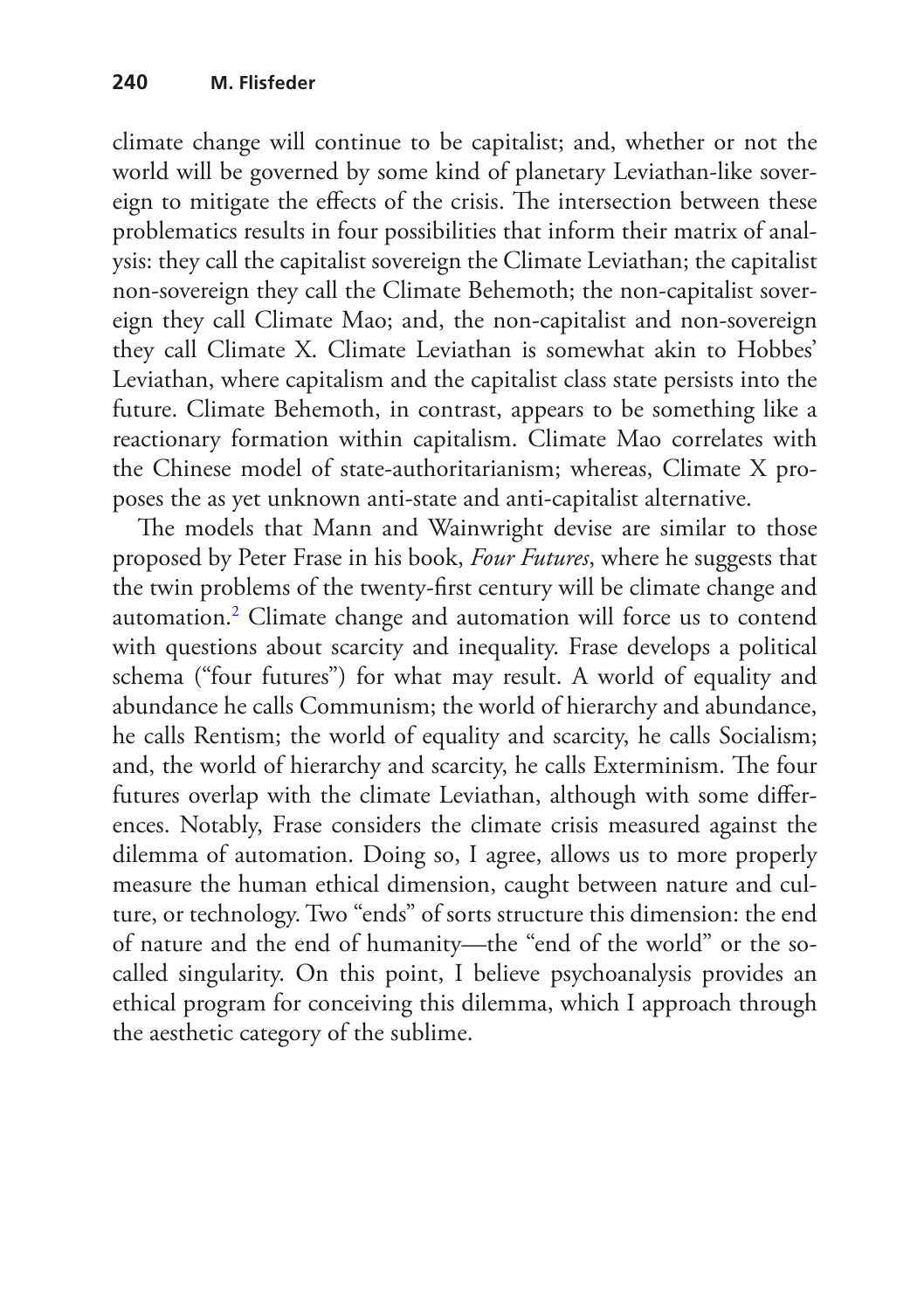#### **How the Signifer Falls Into the Signifed**

Sigmund Freud writes in *Civilization and Its Discontents* that, "as a member of the human community, and with the help of technology guided by science, one can go over to the attack on nature and subject it to the human will."<sup>3</sup> The implications in this statement resonate well with a Hegelian universalism that departs from the kind of Spinozist and Deleuzian materialism occupying much critical theory today (particularly in the various new vitalist materialisms, object-oriented ontologies, and posthumanisms). If we consider the Hegelian proposal that the subject emerges as a crack in the purely immanent substance of the world (that is, not only as substance but also as subject), then we can also see to some degree how the freedom that emerges from the negation of the immediate (through communication, through sexual *perversions*, through technology, etc.) also brings forth the kind of alienation that Freud addresses in *Civilization and its Discontents*. Immediacy, as Gregor Moder puts it, is always a lost immediacy—it is an immediacy that we can only know from the position of alienation[.4](#page-11-3) Such an immediacy, lost prior to (or as a result of) subjectivisations, is only apprehensible in the form of the fantasy, which remains as the source of our sensation of alienation, which after all is what propels us into the position of desiring, and which is our real source of enjoyment. By subjecting nature to the human will, an alienation—a discontent—thus is born in the human community, which is at the same time the universal condition of the desiring subject.

The view expressed in Freud's statement contains a number of ramifications with regards to both the analytical discourse, as well as for the relationship between the human subject and the non-human. Psychoanalysis shares with historical materialism the insight that knowledge bears upon the subject's acting on both the world and itself, and is therefore capable of transforming both. This is one way of interpreting the Lacanian logic of the signifer falling into the signifed, or of the Symbolic having an effect in the Real.<sup>5</sup> Discourse reifies abstract phenomena into objects of knowledge allowing us to act upon and so change them. Objects do not exist merely in discourse, but their representation in discourse allows us to so transform them, producing an equal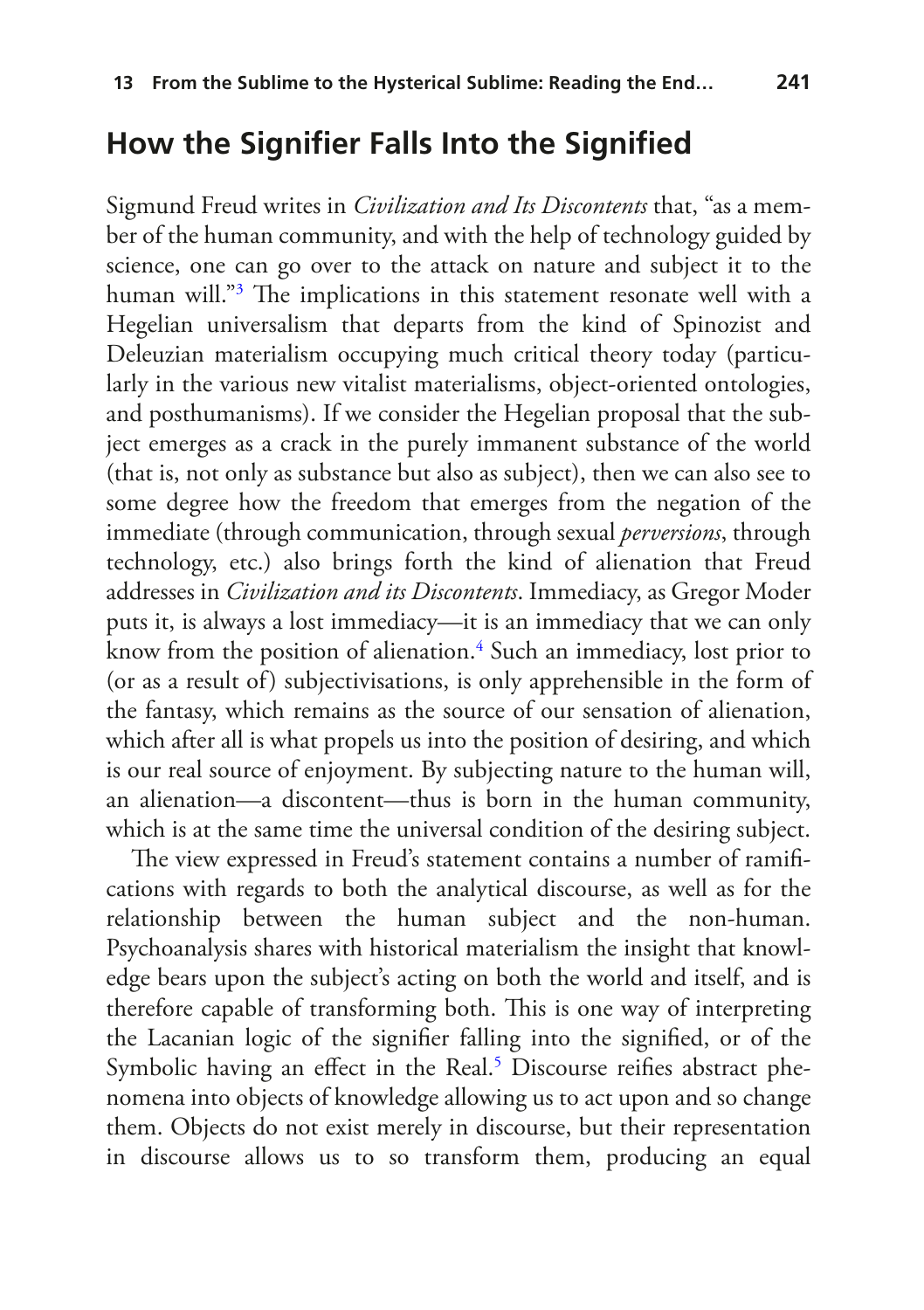transformation in both substance and subject. The analytical discourse is the product of the hysterical subject who *creates* new knowledge: the foundation upon which analysis is based. The hysteric troubles the Other with the question: *ché vuoi?* What am I to you? Why am I what you (*le grand Autre*) are saying that I am? It is a question that so begins the production of the analytical knowledge/discourse.

The scientific discourse operates in this way, too. It translates empirical data into objects upon which we can act. Nature, for instance, is an abstract phenomenon—Real, material, but nonetheless abstract at the level of our cognition—it is *das Ding*. Science makes it possible to extract from nature, to appropriate, and create the new. This is how the scientific discourse develops new technologies. The creation of the new has the reciprocal dimension of impacting upon us, on our know-how, on the evolution of the human subject, which is what gives knowledge its historical fervour. The fact that knowledge makes possible our acting upon the world indicates the utter necessity of ethical thinking given that our individual and particular actions have universal consequences: not only consequences for ourselves, but for the entirety of the human community, impacted as it is by the non-human—that is, by the substance that is always already lost. *Ethics*, that is, not as some kind of autonomous or normative realm, separate from the social reality; ethics is the product of thinking, of reasoning. The act, after all, is the result of taking thought all the way to its reasonable ends.

Psychoanalysis is much more far-reaching and universal than we might expect here. The ethics of psychoanalysis is a universalism insofar as the subject is interpellated at a foundational level by the Symbolic order, which precedes it. The new is produced when the subject brings to consciousness, through its own ethical gesture of not giving way to its desire (that is, the series of negations—"that's not it"—that drive the subject's enjoyment), that *it is itself the positing source of its own limitations*. But there is a sense in which the completion of the analytical treatment is only fully possible in conditions of universal emancipation, where the conscious *apprehension* of alienation becomes universal. In this sense, there is a correlation between the ethics of psychoanalysis and historical materialism. The two overlap around the ethical ambiguities of two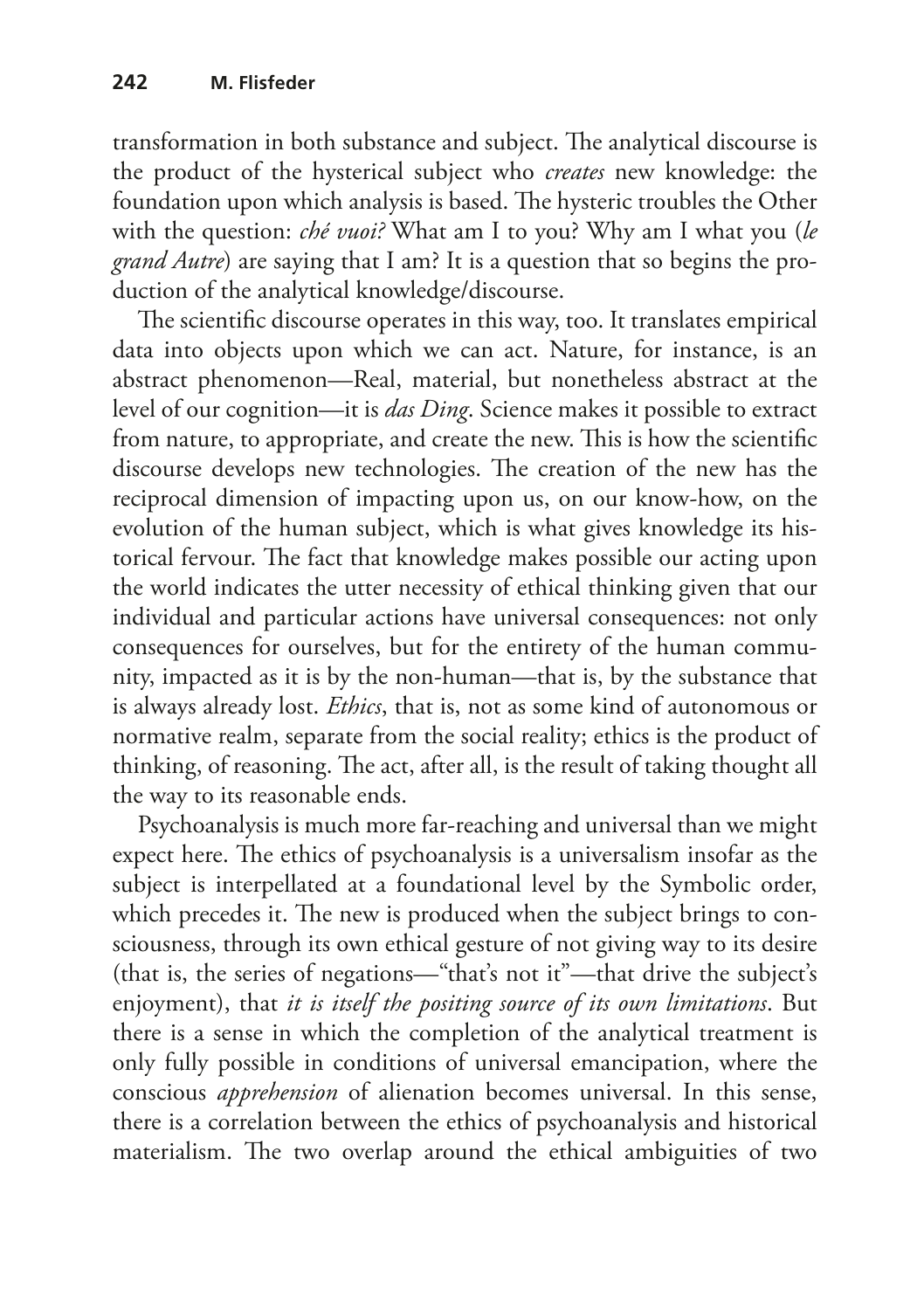interrelated phenomena today: the existential threat of climate change, and the rise of new technological advancements in machine learning.

These phenomena are interrelated at the level of production in as much as the growth of technology has historically been the result of our extractions from nature, based upon certain historical stages in our scientifc knowledge, as well as the various historical stages in the mode of production, which has led to developments in land cultivation and agriculture, industrialisation, mechanisation, and digital automation. The age of the Anthropocene, thus, forces us to ask, what is to be done?

This dilemma is conflated by two morbid or gothic fantasies of the present age: the fantasy of the end of the world, and that of the technological singularity. Each in its own way is a fantasy of a return to immediacy and the end of humanity as we know it. The former is best rendered by Fredric Jameson's thesis: "it seems easier for us today to imagine the thoroughgoing deterioration of the earth and of nature than the breakdown of later capitalism."[6](#page-11-5) I read this statement against the Autonomist Marxist reading of the "general intellect" found in Marx's "Fragment on Machines" in the *Grundrisse*. [7](#page-11-6) General intellect is a description that comes close to the notion of the technological singularity surpassing human intelligence. These two fantasies relate to the two sides of the modern and the postmodern sublime: the natural and the technological.

The aesthetic category of the sublime has been read more traditionally, within the realm of nature or the natural; but there is also a sense here of the *hysterical* sublime that Jameson identifes in his writing on postmodernism. There is an hysterical sublime discovered in the mechanisms humanity has devised in the process of self-alienation from nature, and from our attempts to so dominate it. But this sublime is of the second order, whereby our universal admiration and inspiration from nature has been so transformed into a representation of the deleterious, perhaps even threatening dimensions of human culture, producing out of nature our technologies, which may now come back to bite us in the ass. The sublime object, and the hysterical sublime, thus offer us an avenue for conceiving this dilemma in the Lacanian-Hegelian register.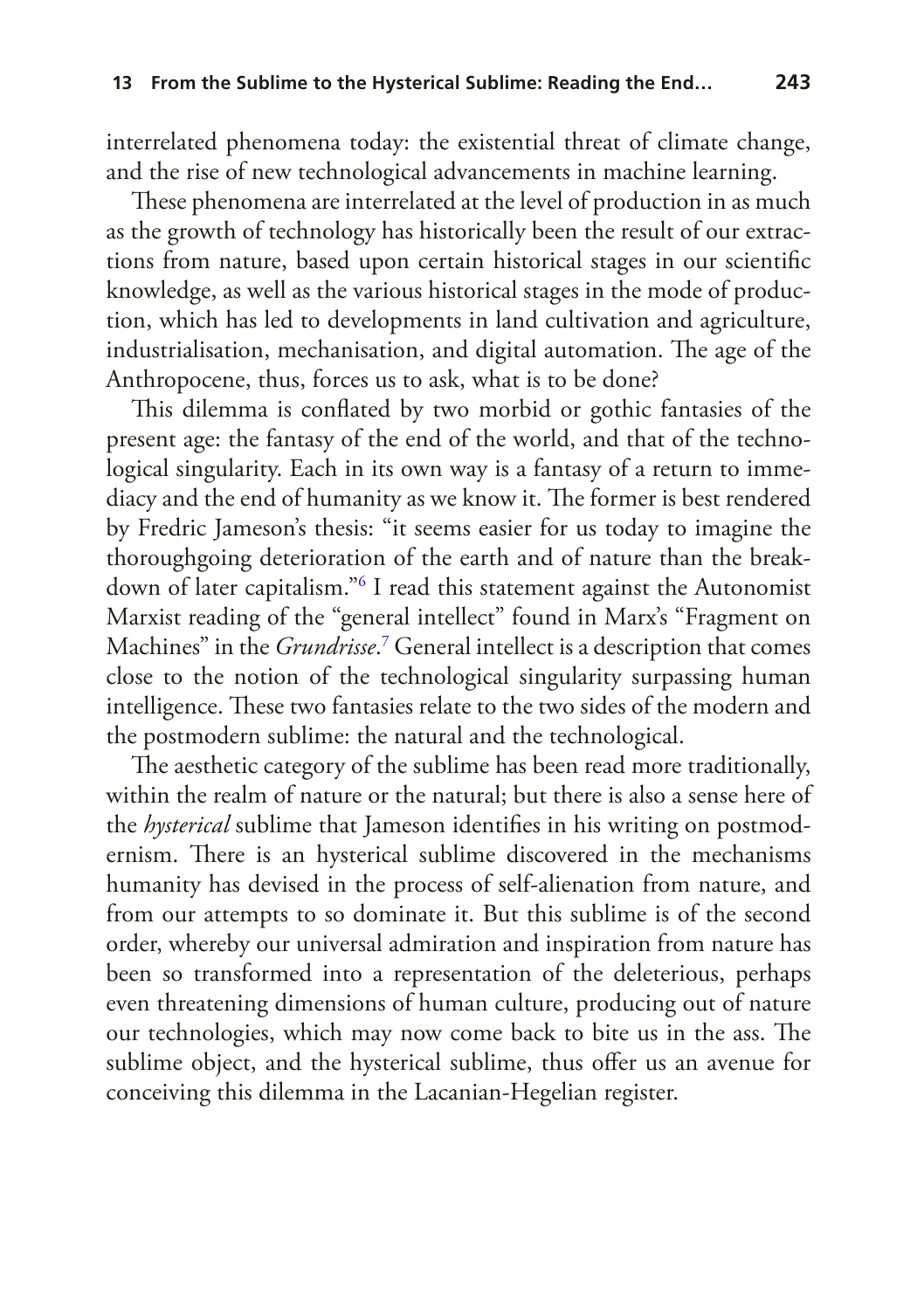## **The Most Sublime Hysteric**

The *experience* of the sublime for Georg Wilhelm Friedrich Hegel is similar to that described by Immanuel Kant. According to Kant, the sublime can be thought in relation to representation, and develops out of the distinction between phenomena and noumena. Phenomena are those experiences that can be easily translated and represented in discourse that make them comprehensible and more concrete. Noumena, however, refer to those objects that stand outside of human sense perception, which we are not able to apprehend due to the limitations of our minds and bodies. For Kant, we can know only our knowledge of things, but we cannot know things-in-themselves. The sublime, then, for Kant, speaks to our ability to come closer to knowing the thing-in-itself, even if we can never breach that limitation. The difference for Hegel lies with the way that he (as a reaction to Spinoza) *subtracts* the idea that some substantial *Ting* persists *beyond* our experience.

For Hegel, our experience of contradiction is what indicates the rupture of pure immanence. For him, the sublime brings us close to the gap in phenomenal reality. Hegel's position is that the "negative experience of the Thing must change into the experience of the Thing-in-itself as radical negativity."[8](#page-12-0) What Kant perceives as a limitation to our experiences of reality is for Hegel the very reality itself. It's not that we are limited from experiencing the true substance of reality; for Hegel, the limit just *is* reality. Reality is itself traversed by a series of cracks and fissures. What lacks in the subject is redoubled into substance *as* lacking, or as always already inconsistent with itself. For Hegel, the way to overcome the limits of representation is by recognising that immediacy is always a lost immediacy. Absolute Knowing is rendered by the teleological within the sublime. The sublime allows us to apprehend the Absolute in its failure to be represented adequately.<sup>9</sup> I call this experience the "hysterical sublime" or the "hysteric's sublime." It is the sublime as conceived by Hegel, who Jacques Lacan referred to as "the most sublime hysteric" (*le plus sublime des hysteriques*) [10—](#page-12-2)thus, the hysteric's sublime; but it is also the sublime of the hysteric who perceives the crack in the Other, and by questioning it, produces new knowledge. I'll elaborate.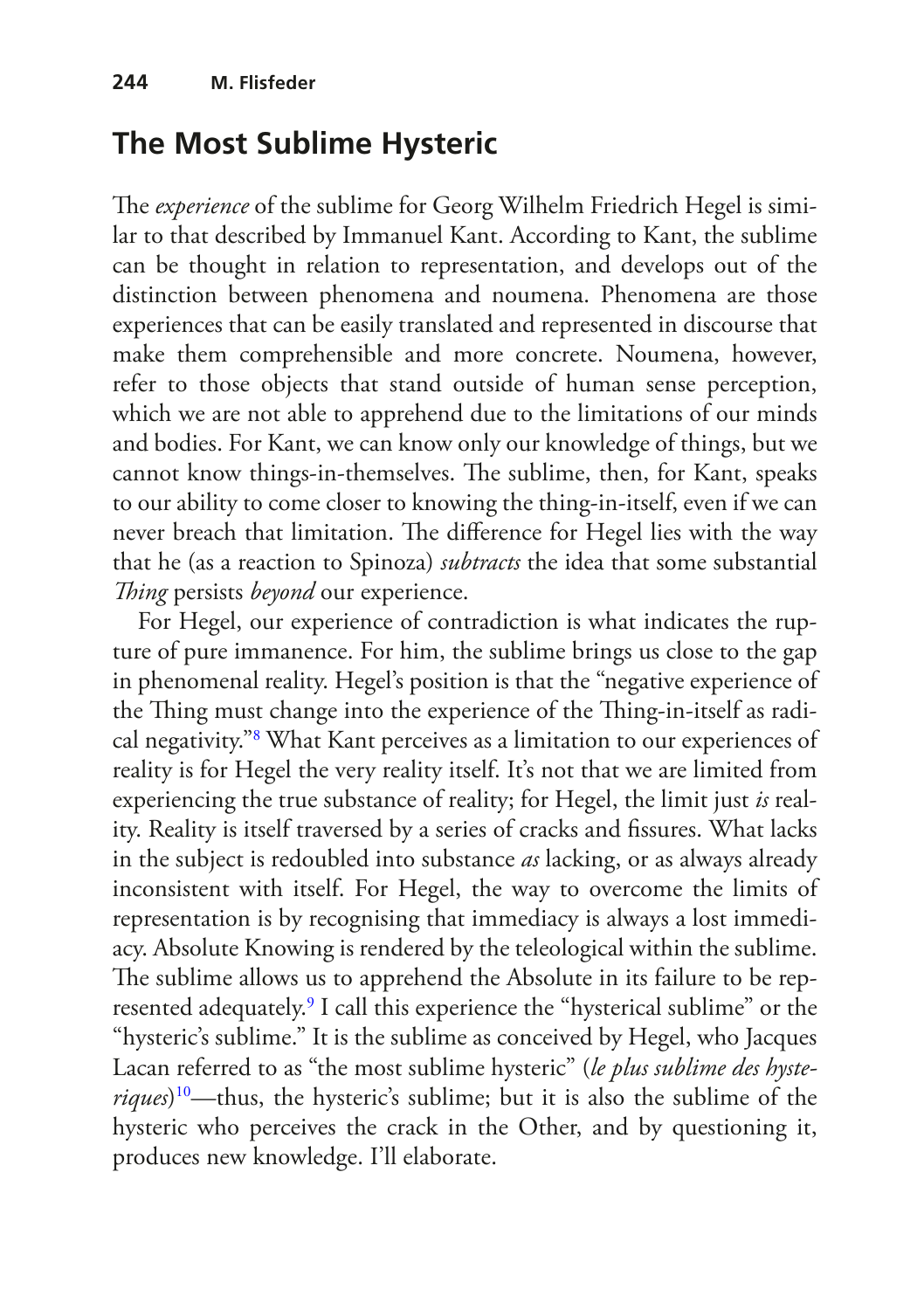We need to begin with the *origin story* of the subject in the forced choice of being. As Slavoj Žižek recalls, Lacan develops this line in two diferent places where he divides the Cartesian *cogito* into the "I think" and the "I am." In Seminar XI, *The Four Fundamental Concepts of Psycho-Analysis*, Lacan claims that the subject chooses thought and loses being.<sup>[11](#page-12-3)</sup> However, a few years later, in Seminar XIV, *The Logic of Fantasy*, he proposes instead that the subject is forced to choose being, and thought is relegated to the position of the unconscious: I am, therefore it (the unconscious) thinks. Rather than read these two versions as mutually exclusive, Žižek proposes interpreting them according to the logics of sexuation. The masculine subject opts for the second choice, that of being; whereas the feminine subject chooses thought.<sup>12</sup> We can justify this distinction when we read the two logics according to their orientation towards the phallic signifer; and we need to read this orientation according to the binary logic of the affirmation and the negation. Whereas the masculine subject is the one who affirms the phallus as the signifier of castration (choosing being over thought), the feminine subject negates the phallic signifer; however, she is still oriented towards it in a relation of negation (choosing thought over being). Masculine and feminine are not *biological* identities; they are identifications with the signifier. The masculine subject affirms it, whereas the feminine subject identifies with it in the form of the questioning or the troubling, that is, the thinking, of it. This fact connects to our thinking of the logic of the fantasy, and its relation to the sublime object.

In the forced choice of being, the subject is caught in a primordial act of afrmation and negation. By afrming the signifer ("I am this") which refects how the subject perceives itself from the perspective of the Other, of the Symbolic order—the subject negates what it is not through what it perceives as the Other's desire. But in this very act of negation, there is a remainder, a fantasy of the choices not chosen, and this is what produces the subject as desiring. We come to understand the Lacanian *object a* as the very objectifcation of this lack—the lack identifed as the choices not chosen. The limit here, for the subject, is unconsciously selfimposed (it and not the Other makes the choice), but in order to perceive the object as phenomenally possible it must displace this obstacle onto the Other. While we equate desire with the lost object, what we truly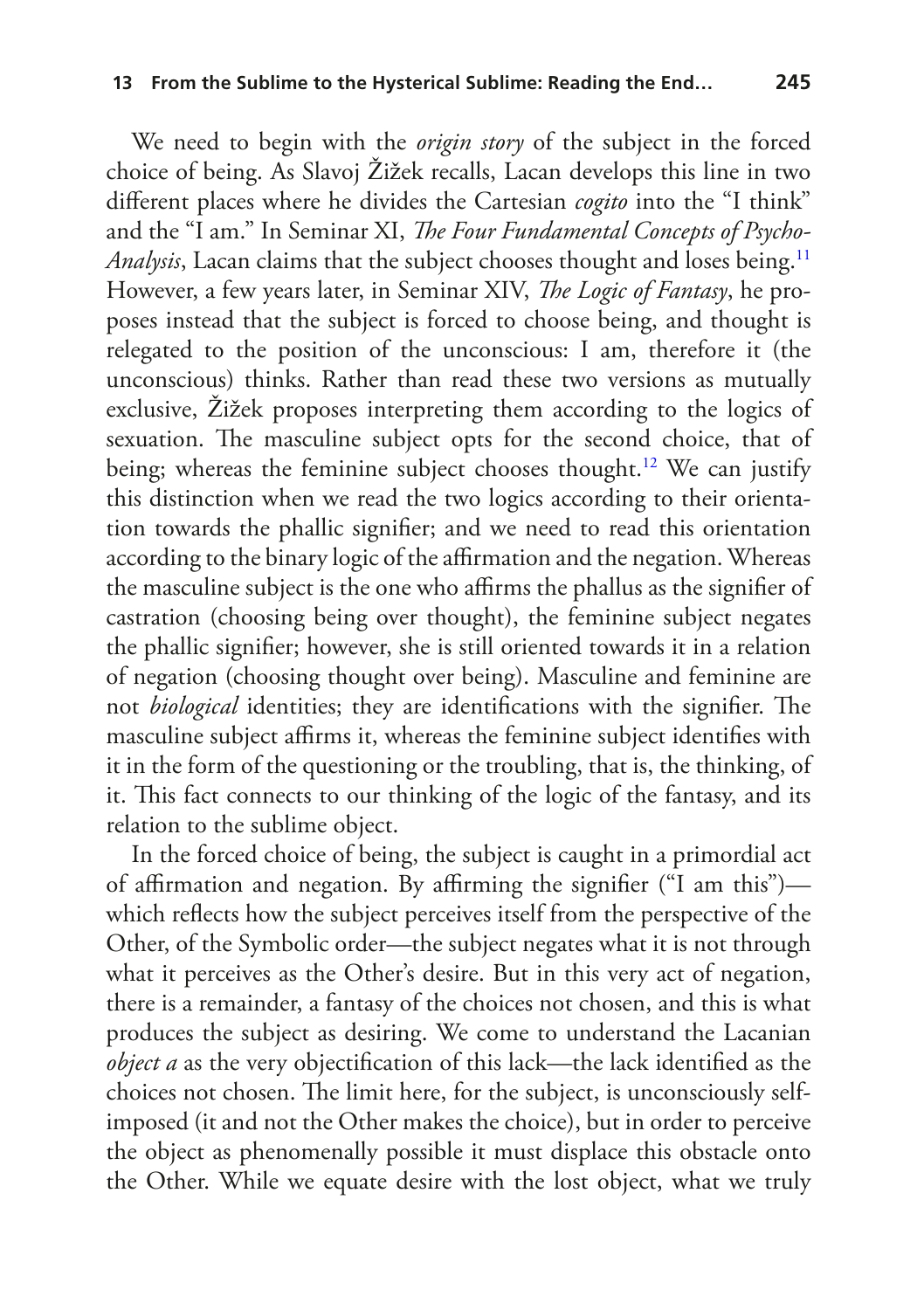desire is the obstacle, the limit, without which we would realise that the object does not exist[.13](#page-12-5) We think that enjoyment will derive from attaining the lost object—lost in our very act of choice, of negating it—when in fact, we always already procure enjoyment from the fantasy.<sup>[14](#page-12-6)</sup> This lost object is what is sublime in the Lacanian register, and refects the lost immediacy of a foundational substance. It is a remainder/reminder of what we negate to become what we are. This negation demonstrates in the Hegelian register that, just as the subject is lacking, so too is substance.

Put diferently, and in terms that are relevant for *hystericising* substance, we must recognise that no possibility exists for creating some new harmony between humanity and nature. This is where some of the vitalist new materialists fail, by perceiving the potentials for a renewed harmony simply by withdrawing human agency, what Steven Shaviro, for instance, theorises as an escape from Anthropocentrism through a strategic Anthropomorphism[.15](#page-12-7) For me, this fantasy for a renewed harmony—a return to lost substance—is one of the central fantasies of the Anthropocene. We desire the *fantasy* of a lost nature more so than the possibility of a renewed harmony; and, its inverse is not a fantasy of a renewed harmony, but the fantasy of the end of the world—of total destruction from the climate disaster.

## **From The Hysteric's Sublime …**

The hysteric and feminine subject overlap in their position of questioning. Whereas the masculine subject, in affirming the phallic signifier, adopts the identity it registers in the Other's desire (I am this), the feminine subject is in a place of questioning the Other: why am I what you (the big Other) are saying that I am? This question is the one, still, posed by all subjects at that foundational point of the primordial forced choice, and the resulting choice is an attempt to satisfy the desire of the Other. But in the case of the feminine hysteric, the question is turned back to the Other asking why am I what you are saying that I am? We should read Lacan's discourse of the hysteric in precisely these terms.

In the formula for the hysteric's discourse, the subject (*\$*) is in the position of the agent, the master-signifier  $(S_1)$  is in the position of the worker,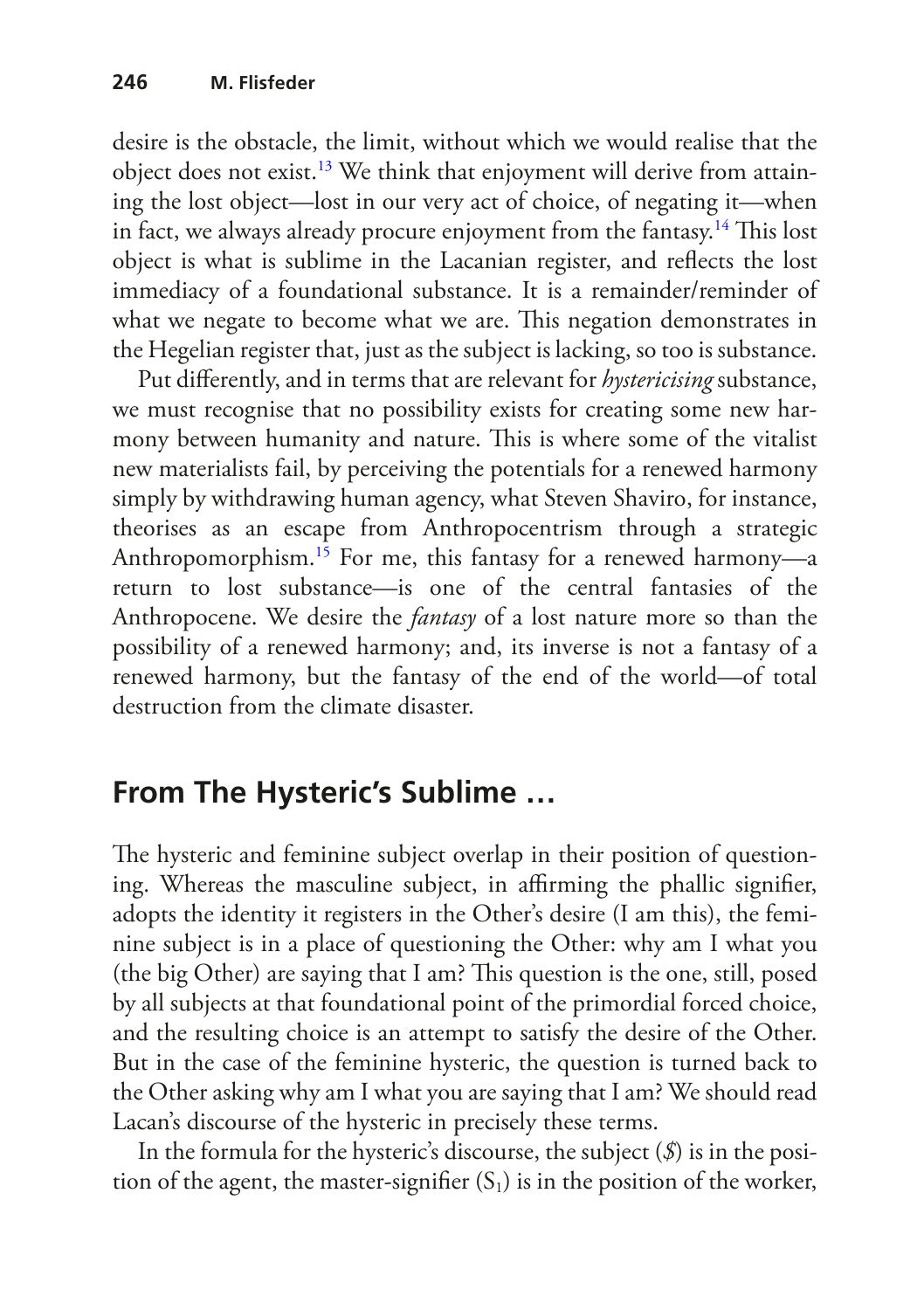knowledge (the Symbolic) is in the position of production, and the *object a* is in the position of truth.

$$
\frac{\$}{a} \to \frac{S_1}{S_2}
$$

By questioning the master-signifer—*Chè vuoi?*—the hysterical subject is responsible for helping to procure a new knowledge  $(S_2)$ . Specifically, in this context, the hysteric is what drives the production of the Freudian analytical discourse. The hysteric sets it in motion and allows the analytic discourse to formulate its own object: the unconscious. This new knowledge reveals that coming to grasp the object *as* an object of discourse is the only way to create the conditions for so acting upon it and transforming it (and consequently the subject, too). The idea that knowledge changes reality, as Žižek notes, is what psychoanalysis shares both with scientifc discourse as well as with historical materialism.[16](#page-12-8)

If the masculine enjoyment is the enjoyment of the fantasy (\$*<>a*), then the feminine enjoyment, according to Lacan, is tied to the Symbolic, to the production of knowledge (or even knowing, that is, absolute knowing in the Hegelian sense—the capacity to reason, to experience the infnite and unlimited). But there is a corollary here, as well, with the production of scientifc knowledge and with the scientifc discourse. We see this manifestly in the production of embodied knowledge in the form of technology—what Lacan playfully calls *lathouse*. [17](#page-12-9) *Lathouse* are, as Žižek explains, embodied scientifc knowledge (a kind of surplusknowledge).<sup>18</sup> They are what Clint Burnham describes as surplus objects embodying *jouissance*, which did not precede the subject in some primordial substance, like nature. They are technological prosthetics that embody libidinal enjoyment, but which have been developed by human subjects.<sup>19</sup> This is what calls forth the need to have ready the theory of the postmodern hysterical sublime that Jameson describes.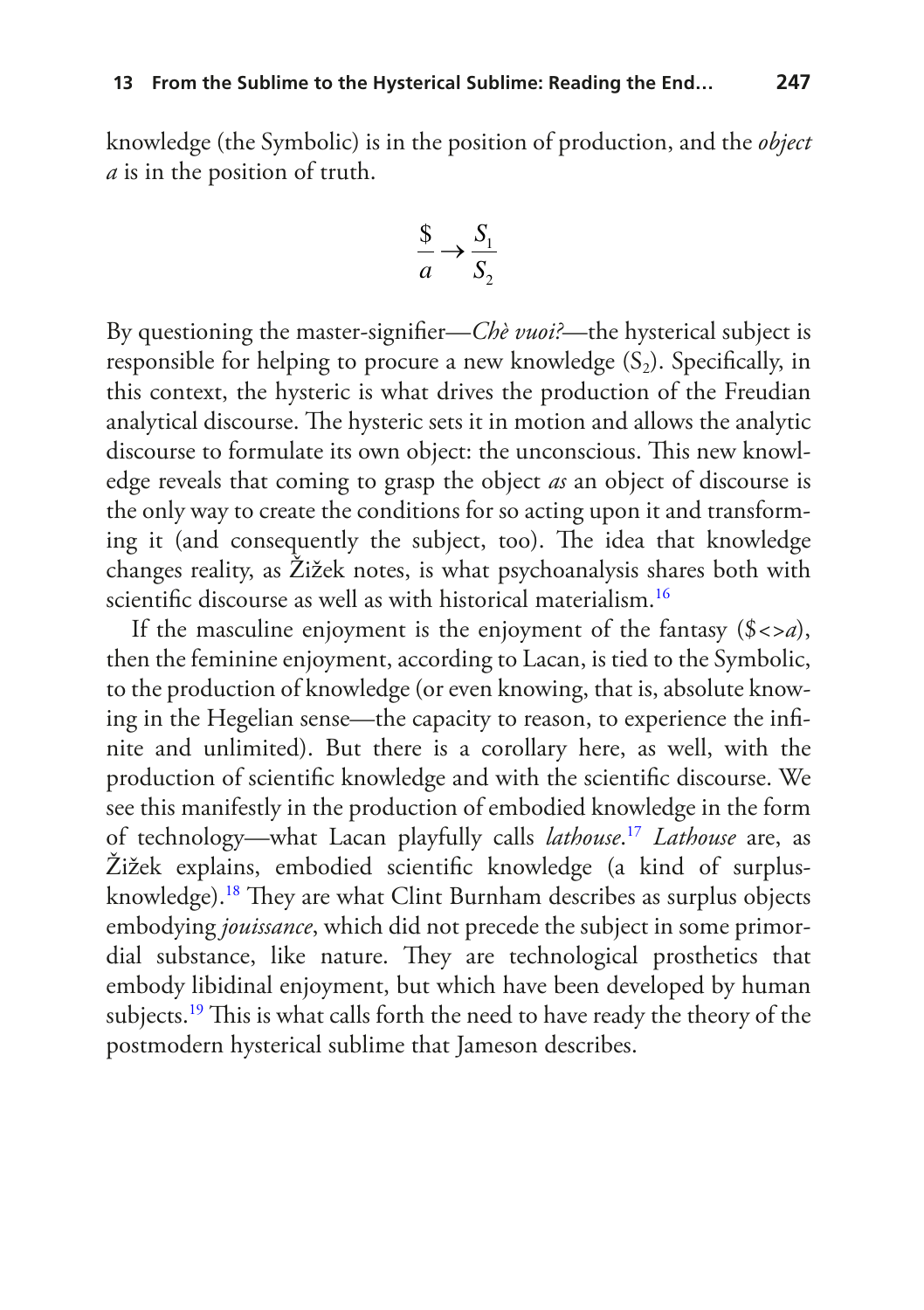## **… To the Hysterical Sublime**

For Jameson, the postmodern hysterical sublime is distinguished from the modern sublime for the fact that it reveals our relationships with technology rather than with nature. It contains still those feelings of amazement, awe, and astonishment that we fnd in the modern conception of the sublime (even the teleological and the ethical), only now what shocks us are the very products of our own invention: the technological (and even cultural, that is, to cultivate—the human act of so transforming nature). Just as Freud describes how the human community may subject nature to the human will through technology, now we fear most losing control of the very thing that we ourselves have created. There is a sense in which a conception of the hysterical sublime was also found in Marx, particularly in his rendering of the "general intellect."

In the *Grundrisse*, Marx writes that the development of machinery is the culmination of the diferent metamorphoses through which the labour process undergoes in the production process of capital. It can or will at some point in its development transform into a system of automatic production, put in motion by a power that moves itself.<sup>20</sup> Machinery, he writes, objectifes and appropriates living (human) labour, coming to dominate it in the very form of capital. Automation is the complete objectifcation, not only of living labour, but of the general intellect—that is, of the accumulation of society's scientific knowledge.<sup>21</sup> Two opposed fantasies present themselves with the contemporary realisation of Marx's reading of automation: frst, is the accelerationist fantasy of a world without work; the second is the hysterical sublime, the nightmare fantasy of a world without *us*.

Accelerationist thinkers, like Nick Srnicek and Alex Williams, foresee the possibility of a fully automated society (what some refer to as fully automated luxury communism), where the drudgery of labour is alleviated due to the growth of labour saving technology.<sup>22</sup> However, given the historical conditions and contexts of capitalist society, many others now fear the steady replacement and stagnation of labourers as a cost saving practice of capital (that is, "finding efficiencies"), which as Jameson argues is the true plot of Marx's *Capital*. [23](#page-12-15) It is, he claims, the story of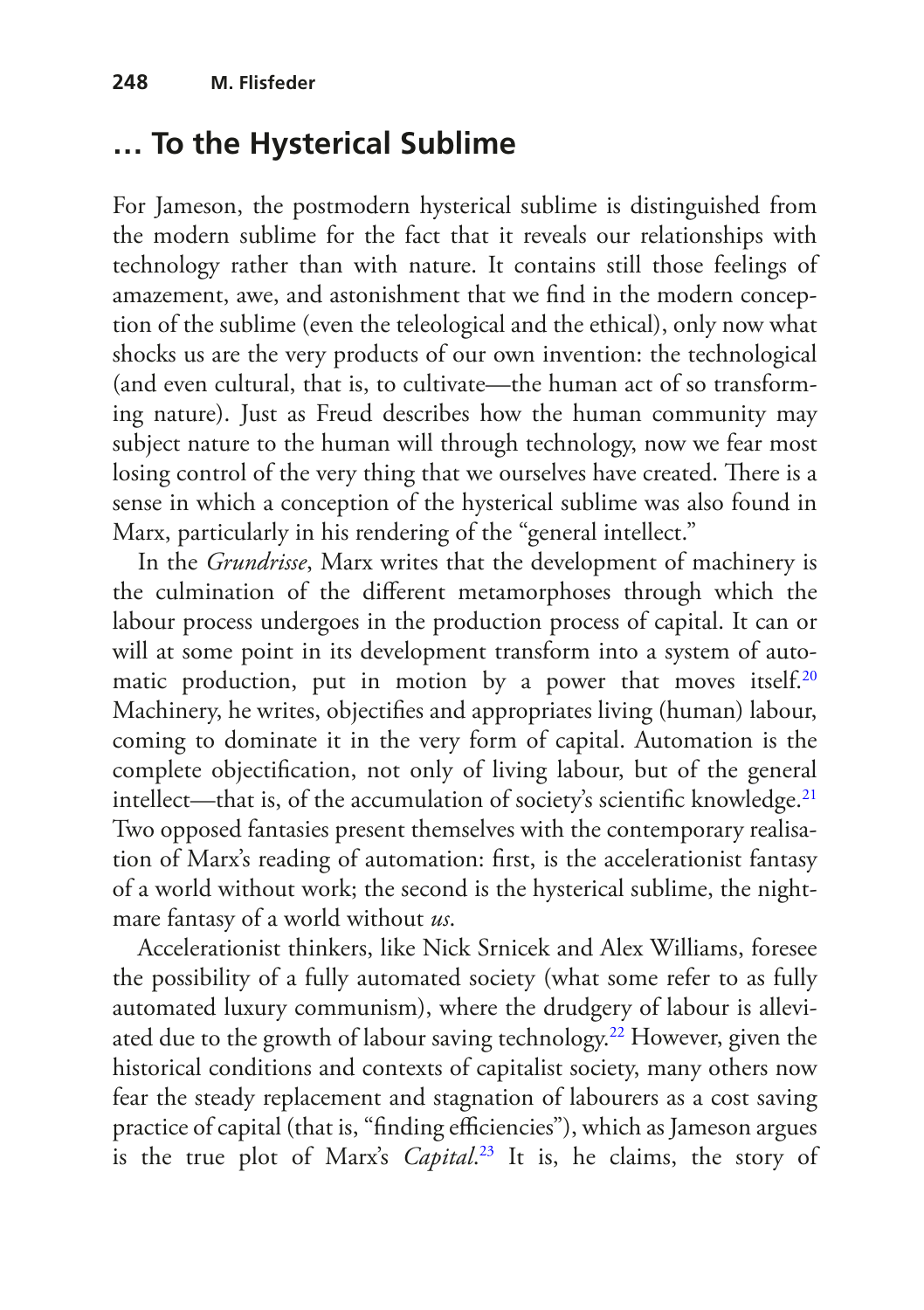unemployment as an inevitable course for capitalism, rather than merely class struggle. Of course, greater proletarianisation is one of the central causes of capitalist crisis, when wage labour is the source of surplus value in the production process. For capitalists to maintain the production of surplus value in a fully automated society they would have to pay the machines for their labour (which would, of course, contradict the very reason for their employment in the frst place). From my perspective, it is the fact of proletarianisation that outweighs the rise of the general intellect—or the "singularity," the hypothetical future moment when the growth of technology becomes so uncontrollable and inevitably overpowers the human civilisation—turning around Freud's remark that the human will overpowers nature through technology; now technology overpowers us since it is the stagnation of human subjects that make such a transformation political.

Jameson, for his part, theorises the hysterical sublime as the manner in which the whole, or the totality, of the capitalist mode of production is experienced in postmodern capitalism. What we come to grasp through the hysterical sublime is not merely the fear and panic set up in the face of the singularity, but of the total and maybe even unrepresentable dimensions and reach of the entire network of global capitalism. Technology becomes a way to perform the kind of cognitive mapping that Jameson proposes as a means to radically transform our conditions in late capitalism; and, it is important that he describes this process, drawing on Lacan, as the product of the Symbolic having an effect in the Real.<sup>[24](#page-12-16)</sup>

Capitalism has proven itself to be a force that has so gone on the attack on nature, to exploit it, not merely for the production of our needs, but for the accumulation of wealth and power for the few. In the process, it has disposed of the many and has opted to replace us with cheaper and more efcient alternatives. But our newer and smarter environments in digital culture only testify to the fact that the knowledge embodied in our gadgets have now come to be totally integrated into nature itself. Which is to say that at this point in our history, no part of nature escapes the human footprint. But it shows, precisely, just how much the human impact can have upon the world. This is why Andreas Malm, for instance, proposes that "*any* call for a more environmentally benefcial practice by necessity puts humans front and centre."<sup>25</sup> He adds that human beings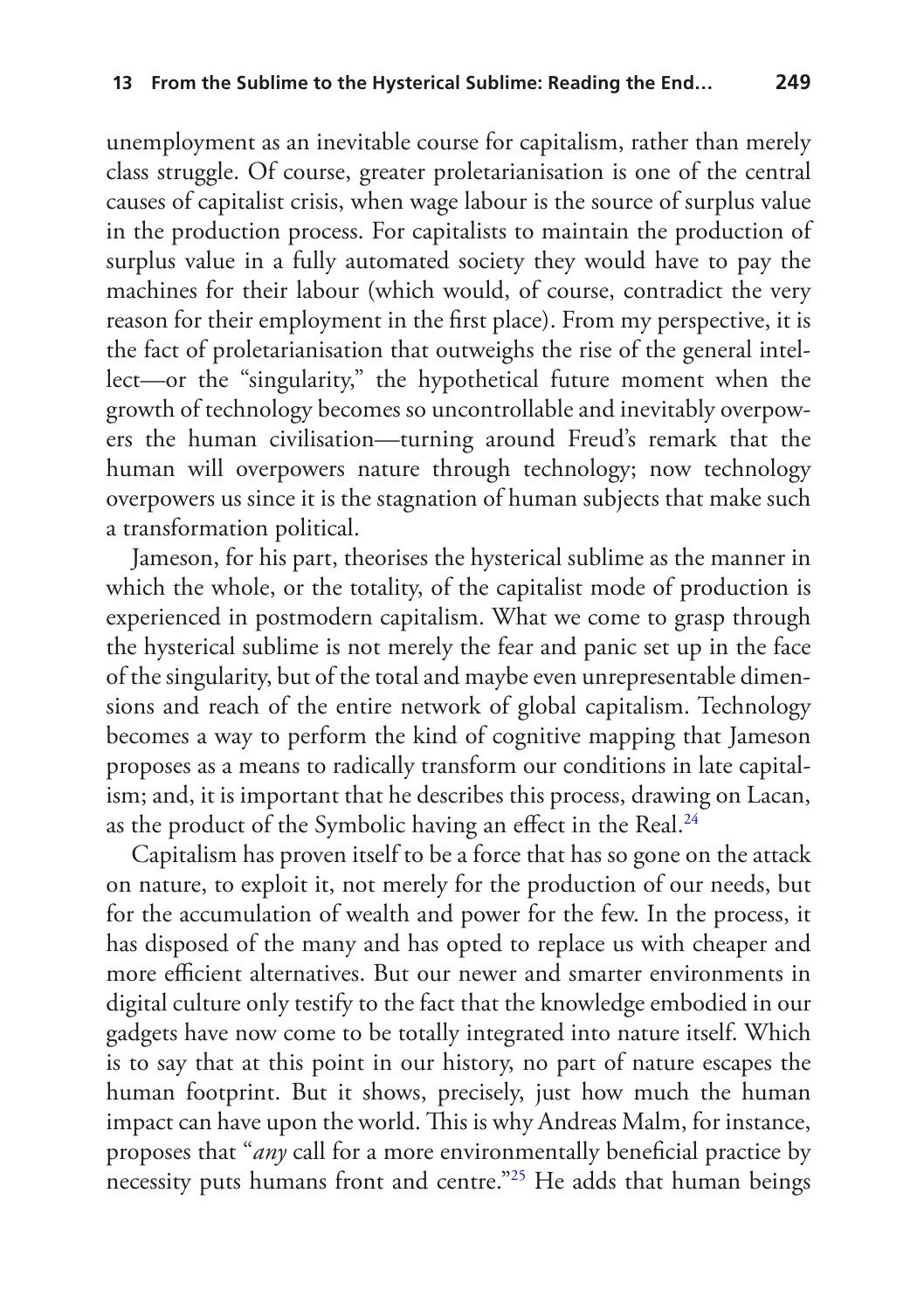need to take responsibility for exploiting nature, not by subtracting ourselves, but by still acting upon the world. Human beings, he writes, "are the only ones who could *possibly* rise up and shake off fossil fuels from their economies. It seems a rather dispiriting and demobilising move to tell them that they are nothing special, that nothing separates them from animal or machine."[26](#page-13-1)

Psychoanalysis and historical materialism show, not only the way that our knowledge impacts reality; both also teach us that an inherent ethics is attached to this knowledge, one that comes from our relationship with the sublime. We may act ethically only insofar as we know. The Anthropocene is now the term commonly used to prove the human impact on the planet—to show that human activities have launched the planet into a wholly new geological period. This is not all bad news. As Jameson tells us, "The glory of the Anthropocene ... has been to show us that we really can change the world. Now it would be intelligent to ter-raform it."<sup>[27](#page-13-2)</sup> Perhaps this is how we might imagine what Mann and Wainwright call Climate X.

## **Notes**

- <span id="page-11-0"></span>1. Geof Mann and Joel Wainwright, *Climate Leviathan: A Political Teory of Our Planetary Future* (New York: Verso, 2018).
- <span id="page-11-1"></span>2. Peter Frase, *Four Futures: Life After Capitalism* (New York: Verso, 2016).
- <span id="page-11-2"></span>3. Sigmund Freud, *Civilization and Its Discontents*, ed. Todd Dufresne, trans. Gregory C. Richter (Peterborough, ON: Broadview Press, 2016), 57.
- <span id="page-11-3"></span>4. Gregor Moder, *Hegel and Spinoza: Substance and Negativity* (Evanston, IL: Northwestern University Press, 2017), 76.
- <span id="page-11-4"></span>5. Tis logic is best rendered by Alenka Zupančič, *What is Sex?* (Cambridge, MA: MIT Press, 2017), 79.
- <span id="page-11-5"></span>6. Fredric Jameson, *The Seeds of Time* (New York: Columbia University Press, 1994), xii.
- <span id="page-11-6"></span>7. See, for instance, Antonio Negri, "Constituent Republic," in *Radical Tought in Italy: A Potential Politics*, ed. Paolo Virno and Michael Hardt (Minneapolis: University of Minnesota Press, 1996), 213–22; Paolo Virno, "Notes on the General Intellect," in *Marxism Beyond Marxism*,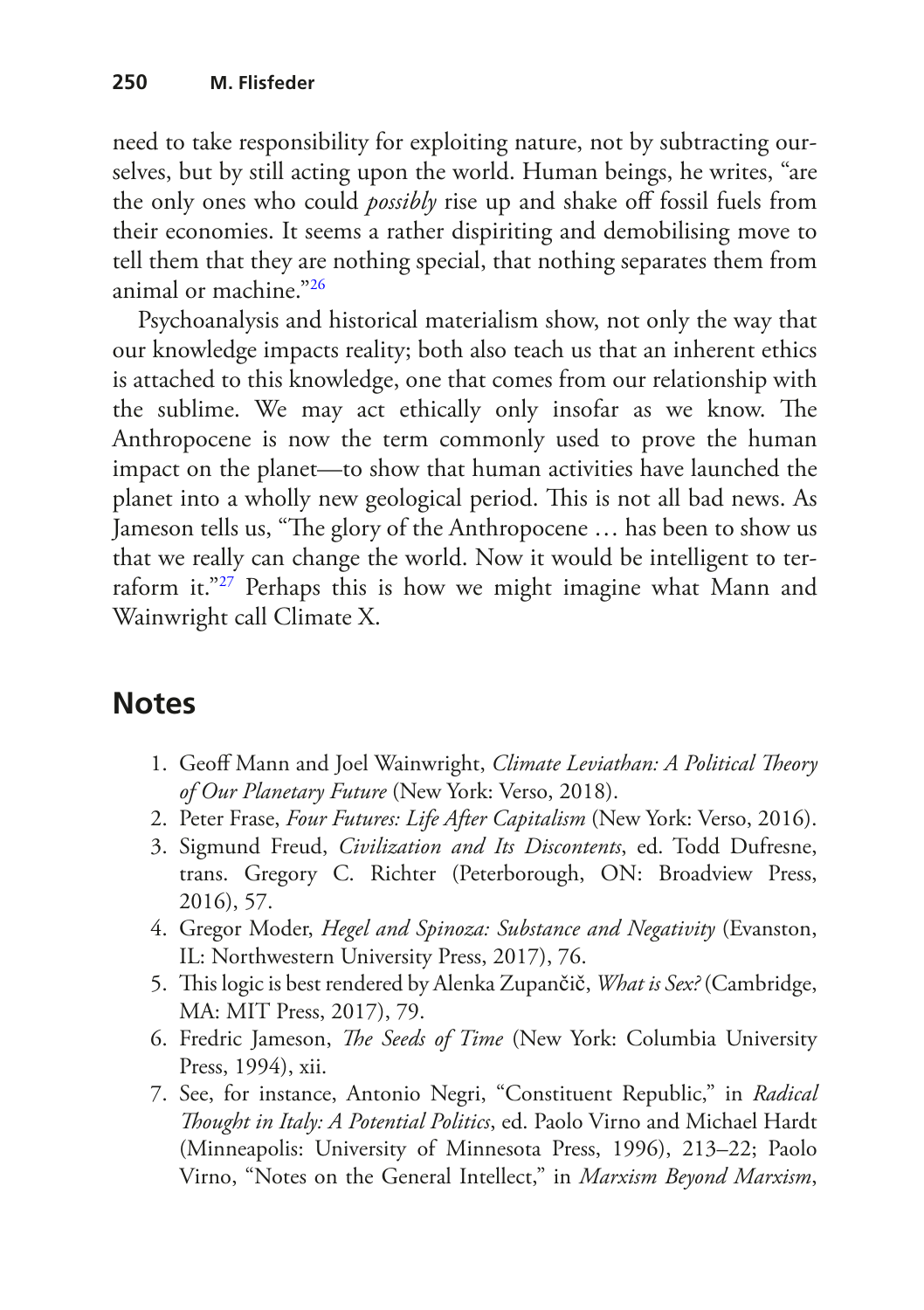ed. Saree Makdisi et al. (New York: Routledge, 1996), 265–72; and, Maurizio Lazzarato, "General Intellect: Towards an Inquiry into Immaterial Labour," in *Immaterial Labour, Mass Intellectuality, New*  Constitution, Post-Fordism and All That (London: Red Notes, 1994).

- <span id="page-12-0"></span>8. Slavoj Žižek, *Te Sublime Object of Ideology* (New York: Verso, 1989), 205–6.
- <span id="page-12-1"></span>9. Slavoj Žižek, *Sex and the Failed Absolute* (New York: Bloomsbury, 2020), 25.
- <span id="page-12-2"></span>10. Jacques Lacan, *The Seminar of Jacques Lacan, Book XVII: The Other Side of Psychoanalysis*, trans. Russell Grigg (New York: W. W. Norton, 2007), 35.
- <span id="page-12-3"></span>11. Jacques Lacan, *The Four Fundamental Concepts of Psycho-Analysis*, trans. Alan Sheridan (New York: W. W. Norton, 1977).
- <span id="page-12-4"></span>12. Slavoj Žižek, *Tarrying with the Negative: Kant, Hegel, and the Critique of Ideology* (Durham, NC: Duke University Press, 1993), 58–61.
- <span id="page-12-5"></span>13. See Todd McGowan, *Capitalism and Desire: The Psychic Cost of Free Markets* (New York: Columbia University Press, 2016).
- <span id="page-12-6"></span>14. See McGowan, *Emancipation After Hegel: Achieving a Contradictory Revolution* (New York: Columbia University Press, 2019).
- <span id="page-12-7"></span>15. Steven Shaviro, *The Universe of Things: On Speculative Realism* (Minneapolis: University of Minnesota Press, 2014), 61.
- <span id="page-12-8"></span>16. Slavoj Žižek, *Incontinence of the Void: Economico-Philosophical Spandrels* (Cambridge, MA: MIT Press, 2017), 228.
- <span id="page-12-9"></span>17. Lacan, *Book XVII: The Other Side of Psychoanalysis*, 162.
- <span id="page-12-10"></span>18. Žižek, *Incontinence*, 144.
- <span id="page-12-11"></span>19. Clint Burnham, *Does the Internet Have an Unconscious? Slavoj Žižek and Digital Culture* (New York: Bloomsbury, 2017), 52.
- <span id="page-12-12"></span>20. Karl Marx, *Grundrisse: Foundations of the Critique of Political Economy (Rough Draft)*, trans. Margin Nicolaus (New York: Penguin, 1993), 692.
- <span id="page-12-13"></span>21. Marx, *Grundrisse*, 694.
- <span id="page-12-14"></span>22. Nick Srnicek and Alex Williams, *Inventing the Future: Postcapitalism and a World Without Work* (New York: Verso, 2015).
- <span id="page-12-15"></span>23. Fredric Jameson, *Representing Capital: A Reading of Volume One* (New York: Verso, 2011).
- <span id="page-12-16"></span>24. Fredric Jameson, "Postmodernism, Or The Cultural Logic of Late Capitalism," *New Left Review* 1, no. 146 (1984): 92, [https://newleftrev](https://newleftreview.org/issues/I146/articles/fredric-jameson-postmodernism-or-the-cultural-logic-of-late-capitalism)[iew.org/issues/I146/articles/fredric-jameson-postmodernism](https://newleftreview.org/issues/I146/articles/fredric-jameson-postmodernism-or-the-cultural-logic-of-late-capitalism)[or-the-cultural-logic-of-late-capitalism.](https://newleftreview.org/issues/I146/articles/fredric-jameson-postmodernism-or-the-cultural-logic-of-late-capitalism)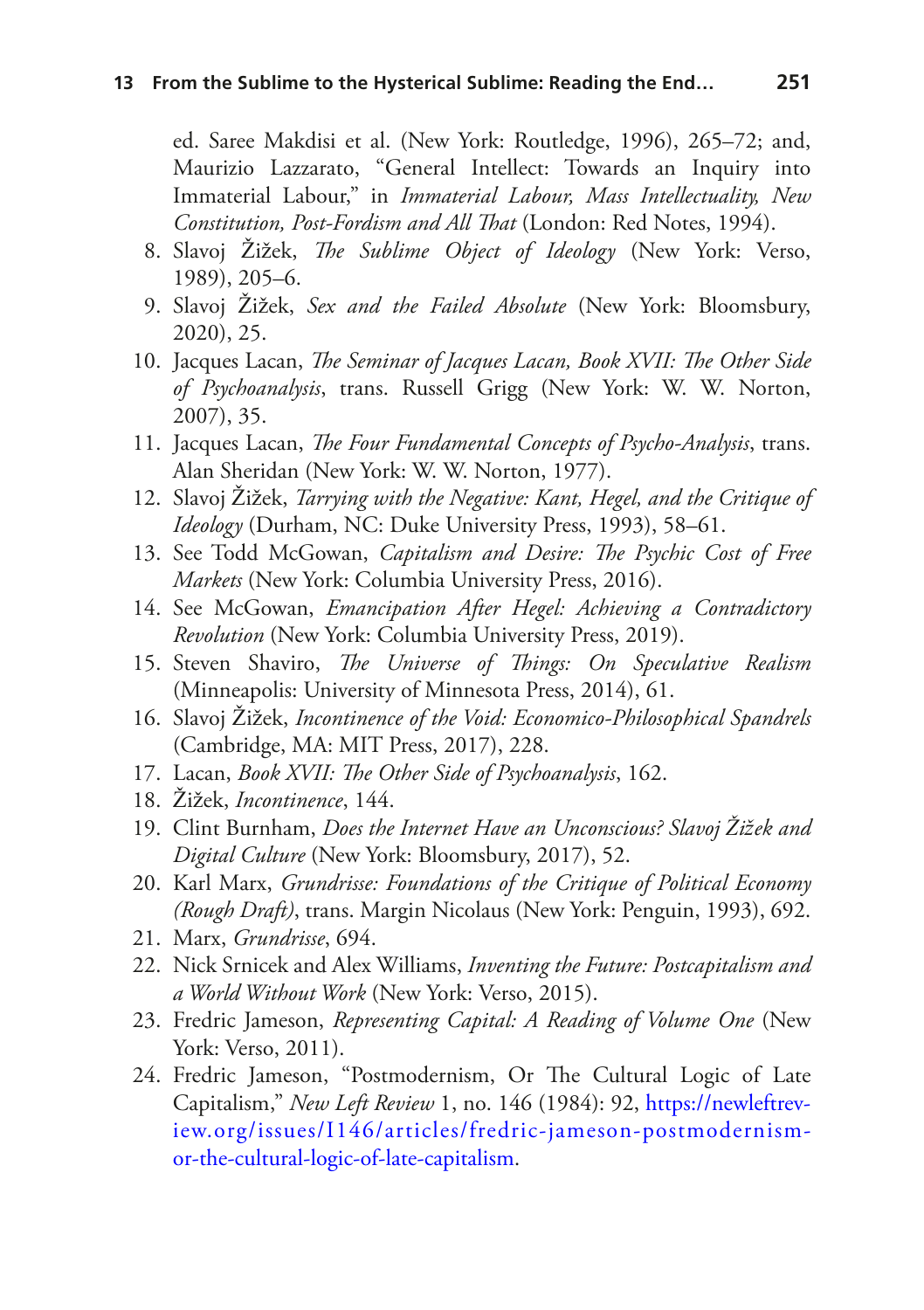- <span id="page-13-0"></span>25. Andreas Malm, *The Progress of This Storm: Nature and Society in a Warming World* (New York: Verso, 2018), 116; emphasis in the original.
- <span id="page-13-1"></span>26. Malm, *Progress of Tis Storm*, 118; emphasis in the original.
- <span id="page-13-2"></span>27. Fredric Jameson, *Allegory and Ideology* (New York: Verso, 2019), 348.

#### **Bibliography**

- Burnham, Clint. 2017. *Does the Internet Have an Unconscious? Slavoj Žižek and Digital Culture*. New York: Bloomsbury.
- Frase, Peter. 2016. *Four Futures: Life After Capitalism*. New York: Verso.
- Freud, Sigmund. 2016. *Civilization and Its Discontents*. Edited by Todd Dufresne. Translated by Gregory C. Richter. Peterborough, ON: Broadview Press.
- Jameson, Fredric. 1984. Postmodernism, Or The Cultural Logic of Late Capitalism. *New Left Review* 1 (146): 53–92. [https://newleftreview.org/](https://newleftreview.org/issues/I146/articles/fredric-jameson-postmodernism-or-the-cultural-logic-of-late-capitalism) [issues/I146/articles/fredric-jameson-postmodernism-or-the-cultural](https://newleftreview.org/issues/I146/articles/fredric-jameson-postmodernism-or-the-cultural-logic-of-late-capitalism)[logic-of-late-capitalism.](https://newleftreview.org/issues/I146/articles/fredric-jameson-postmodernism-or-the-cultural-logic-of-late-capitalism)
- **1994.** *The Seeds of Time*. New York: Columbia University Press.
- ———. 2011. *Representing Capital: A Reading of Volume One*. New York: Verso.
- ———. 2019. *Allegory and Ideology*. New York: Verso.
- Lacan, Jacques. 1977. *The Four Fundamental Concepts of Psycho-Analysis*. Translated by Alan Sheridan. New York: W. W. Norton.
	- ———. 2007. *Te Seminar of Jacques Lacan, Book XVII: Te Other Side of Psychoanalysis*. Translated by Russell Grigg. New York: W. W. Norton.
- Lazzarato, Maurizio. 1994. General Intellect: Towards an Inquiry into Immaterial Labour. In *Immaterial Labour, Mass Intellectuality, New Constitution, Post-*Fordism and All That. Translated by Ed Emery. London: Red Notes.
- Malm, Andreas. 2018. *The Progress of This Storm: Nature and Society in a Warming World*. New York: Verso.
- Mann, Geoff, and Joel Wainwright. 2018. *Climate Leviathan: A Political Theory of Our Planetary Future*. New York: Verso.
- Marx, Karl. 1993. *Grundrisse: Foundations of the Critique of Political Economy (Rough Draft)*. Translated by Margin Nicolaus. New York: Penguin.
- McGowan, Todd. 2016. *Capitalism and Desire: The Psychic Cost of Free Markets*. New York: Columbia University Press.
	- ———. 2019. *Emancipation After Hegel: Achieving a Contradictory Revolution*. New York: Columbia University Press.